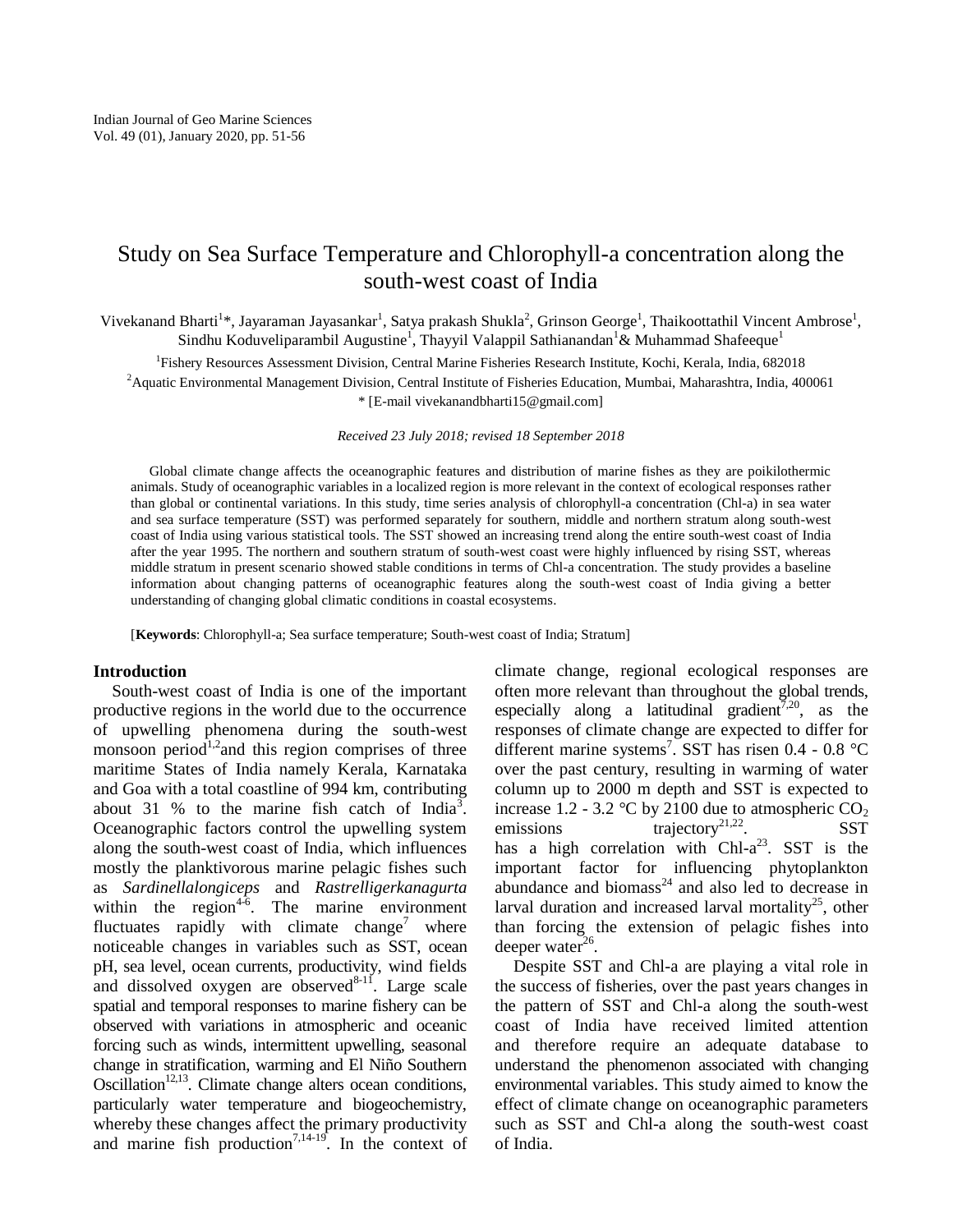# **Materials and Methods**

### *Study area*

The study region was selected between  $8^{\circ}$  to  $16^{\circ}$  N latitude and 73° to 77° E longitude, up to 100 m depth in the south-eastern Arabian Sea. This coastal area is the most productive amongst all regions of Indian EEZ and it is also more productive compared to open sea water. Therefore, out of total estimated marine fisheries potential in Indian EEZ, 58 % resources are available at 50 m depth and 35 % resources are available between  $50$  and  $200$  m depth<sup>27</sup> and major fishing activities remain restricted to waters within 100 m depth<sup>28</sup>. The entire south-west coast has been classified into three strata for the study of trend in the regional oceanographic features including SST and Chl-a.

Cluster analysis of all major marine fish landing centres based on landings and effort during the year 2014-16 along the south-west coast of India was performed to know the homogeneity among them. Therefore, the grouping of landing centres resulted three latitudinal strata viz. stratum\_1 (8-10.2° N, southern part), stratum 2 (10.2-13° N, middle part) and stratum\_3 (13-16° N northern part), as in the figure 1.

## *Data collection*

This study was conducted with data obtained from a suite of satellite sensors and databases for different



Fig.  $1 -$  Map showing the strata in the south-west coast of India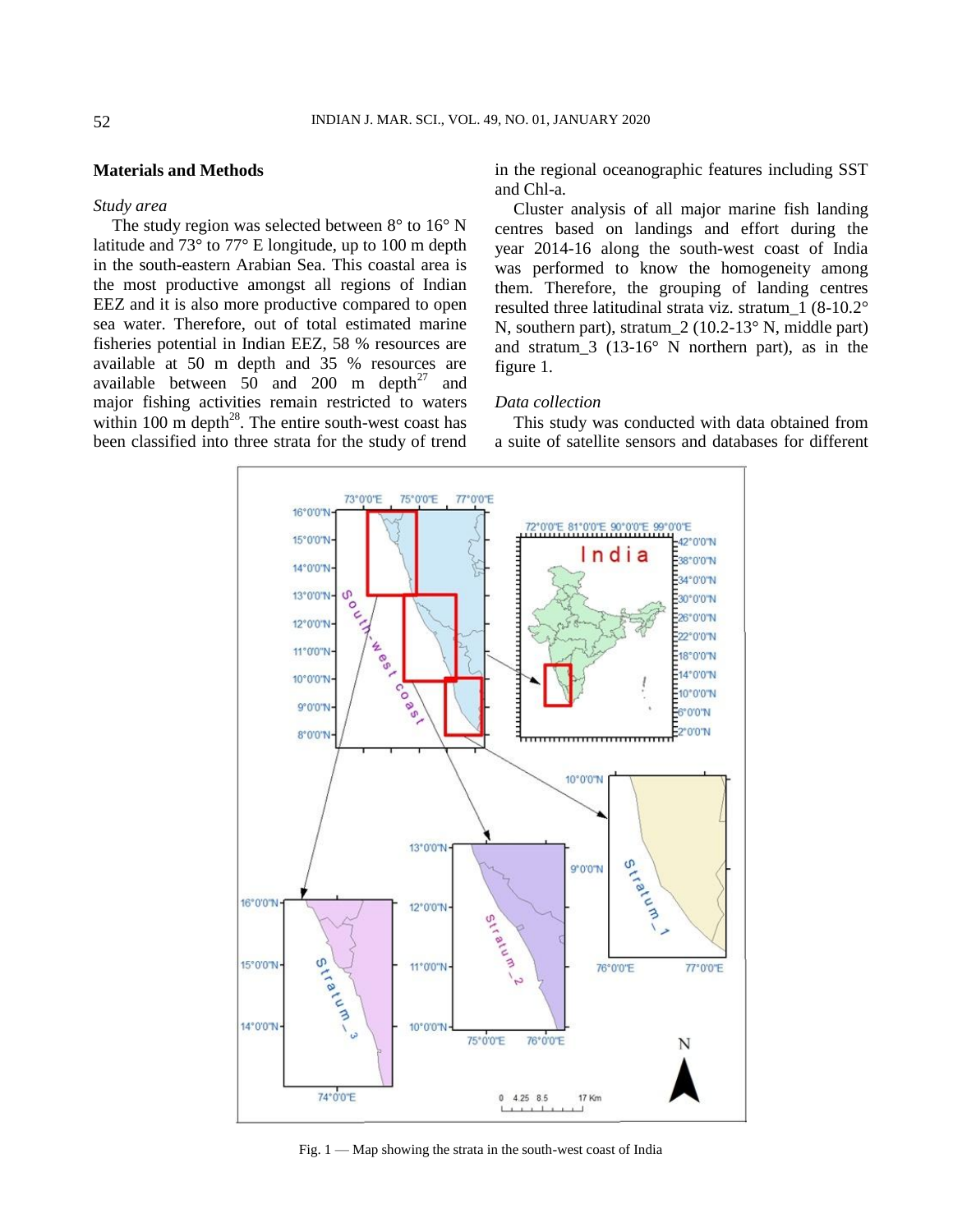time interval. The monthly data pertaining to Chl-a was obtained at a spatial resolution of 4 km  $\times$  4 km during 1998-2016 from the open source of Ocean Colour Climate Change Initiative (OC-CCI) website<sup>29</sup>. SST was retrieved at a spatial resolution of  $1^{\circ} \times 1^{\circ}$ during 1987-2016 on monthly basis from NOAA Optimum Interpolation (OI) SST, V2 from Asia-Pacific Data-Research Centre website<sup>30</sup>. Monthly data on four pelagic fishes (*Sardinella longiceps*, *Rastrelliger kanagurta*, *Stolephorus* sp. and *Thryssa* sp.) was collected for each landing centre of southwest of India for period 2014-16 from the database of National Marine Living Resources Data Centre (NMLRDC) of Central Marine Fisheries Research Institute (CMFRI), which is an internationally acclaimed statistically sound repository of data collected by following the stratified random sampling  $design<sup>31</sup>$ .

## *Data processing*

Monthly data on SST and Chl-a were extracted for 8° to 16° N latitude and 73° to 77° E longitude. NOAA - bathymetric maps in R (library Marmap) was used to partition data for depth up to 100  $\mathrm{m}^{32,33}$ . The partitioned data was again segregated at stratum level to observe stratum-wise variation on oceanographic variables.

## *Statistical analysis*

The stratification was accomplished based on cluster analyses of landings and effort of four selected resources at all major landing centres along southwest coast of India. In order to know the homogeneity in data of SST and Chl-a along each stratum, three homogeneity tests namely Pettitt's test<sup>34</sup>, Buishand range test $35$  and Standard normal homogeneity test  $(SNH)^{36}$  were performed. These non-parametric tests were selected due to their usefulness in evaluating trend shifts independent of underlying distributional strappings and by way of evaluating a significant change in the mean of a time series of climatic features<sup>12,37-38</sup>. All statistical analyses were carried out with the help of software R 3.4.4 for Windows (62 megabytes,  $32/64$  bit)<sup>38</sup>.

## **Results**

#### *Chlorophyll-a*

In the case of Chl-a along stratum\_1, only Buishand range test showed significant change at 5 % level at the point  $4<sup>th</sup>$  (year 2001). The trend of Chl-a

along stratum\_1 has been given in figure 2a, where continuous downward trend was found after 2005. Both Pettitt's and Buishand range test showed the uniform change in Chl-a along stratum\_2 during the study period, but Standard normal homogeneity (SNH) test detected the change in its trend at the point  $18<sup>th</sup>$  (year 2015). Trend of Chl-a along stratum  $\overline{2}$  also shows a uniform change up to 2015 (Fig. 2b). At stratum\_3, both Pettitt's and Buishand range test showed significant change at 5 % level at the point 13 (year 2010) and SNH test detected the change at the point 14 during the year 2011 (Table 1). A decreasing trend of Chl-a along stratum\_3 was also found after 2005 (Fig. 2c).



Fig. 2a — Chlorophyll-a concentration along stratum\_1



Fig. 2b — Chlorophyll-a concentration along stratum\_2



Fig.  $2c$  — Chlorophyll-a concentration along stratum 3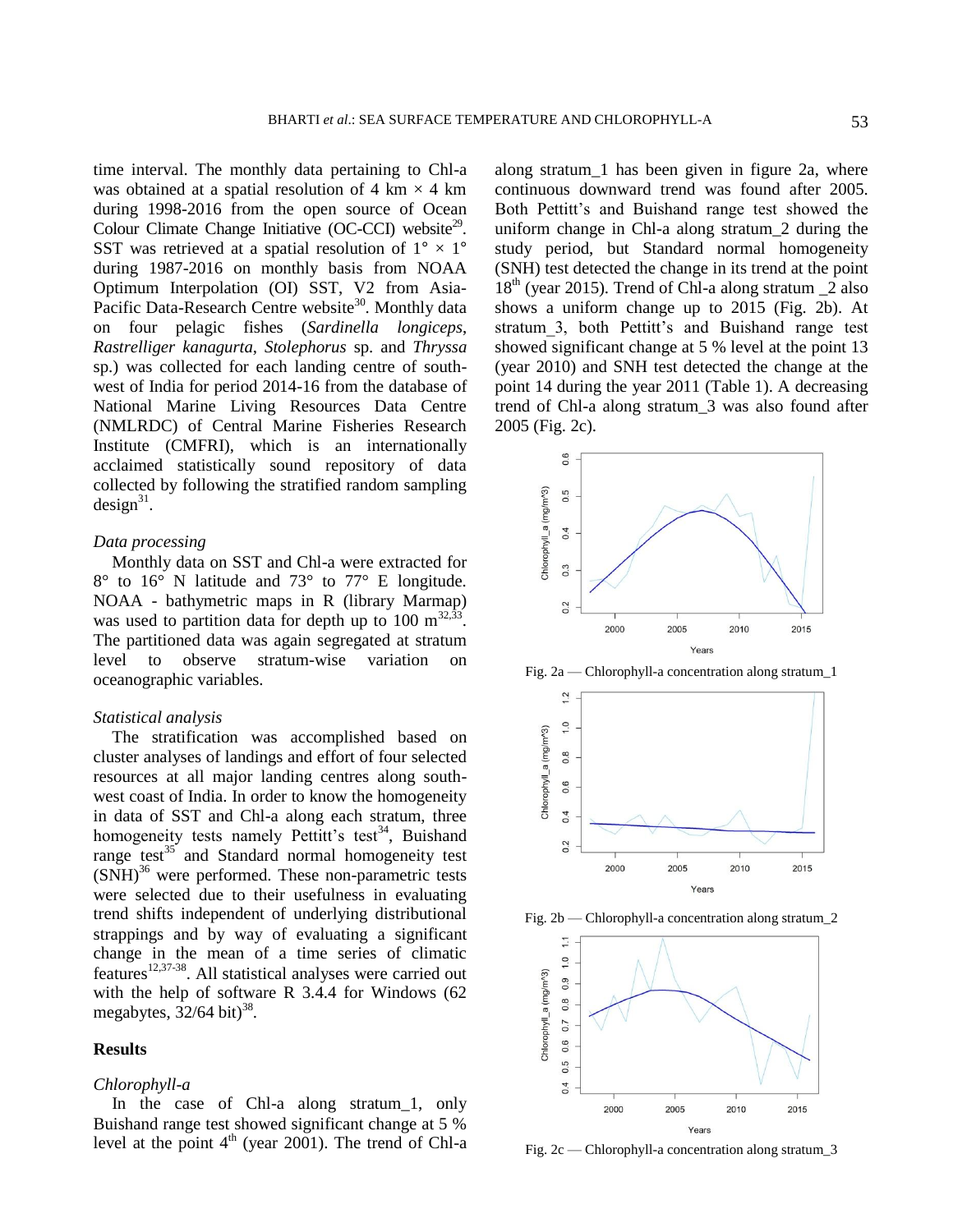| Parameters                                                            |            | Regions     |             |  |
|-----------------------------------------------------------------------|------------|-------------|-------------|--|
|                                                                       | Stratum 1  | Stratum 2   | Stratum 3   |  |
| Pettitt's test                                                        | $K=5$      | $K=7$       | $K=13$      |  |
|                                                                       | $p=0.5291$ | $p=1.14$    | $p=0.0428$  |  |
|                                                                       |            |             |             |  |
| Buishan range test                                                    | $K=4$      | $K=18$      | $K=13$      |  |
|                                                                       | $p=0.0128$ | $p=0.65$    | $p=0.02695$ |  |
| Standard normal                                                       | $K = 4$    | $K=18$      | $K=14$      |  |
| homogeneity (SNH) test                                                | $p=0.2555$ | $p=2.2e-16$ | $p=0.01385$ |  |
| Where, K= Pettitt's test statistic, Buishand range test statistic and |            |             |             |  |
| <b>SNH</b> test statistic                                             |            |             |             |  |

Table 1 — Homogeneity tests for chlorophyll-a concentration in sea water

| Table 2 — Homogeneity tests for sea surface temperature                                        |            |                      |              |  |
|------------------------------------------------------------------------------------------------|------------|----------------------|--------------|--|
| Parameters                                                                                     |            | Regions              |              |  |
| Pettitt's test                                                                                 | Stratum 1  | Stratum <sub>2</sub> | Stratum 3    |  |
|                                                                                                | $K=10$     | $K=2.1$              | $K = 2.1$    |  |
|                                                                                                | $P=0.5775$ | $P=0.7617$           | $P = 0.3641$ |  |
| Buishan range test                                                                             | $K=10$     | $K=10$               | $K=20$       |  |
|                                                                                                | $p=0.2608$ | $p=0.4128$           | $p=0.1658$   |  |
| Standard normal                                                                                | $K=28$     | $K=28$               | $K=21$       |  |
| homogeneity (SNH) test                                                                         | $p=0.3912$ | $p=0.2889$           | $p=0.4718$   |  |
| Where, $K =$ Pettitt's test statistic, Buishand range test statistic and<br>SNH test statistic |            |                      |              |  |



Fig. 3a — Sea surface temperature along stratum\_1

#### *Sea surface temperature*

Pettitt's test, Buishand range test and SNH test did not showed abrupt change in SST at 5 % level of significance along the entire south-west coast and strata (Table 2), means the time series data of SST showed homogeneity in their distribution over the study period. An upward trend for SST was found after 1995 along all stratum\_1, stratum\_2 and stratum\_3 as shown in Figure 3a, 3b and 3c, respectively. The upward trend of SST indicates the rise in SST along all strata simultaneously.



Fig. 3b — Sea surface temperature along stratum\_2



Fig.3c — Sea surface temperature along stratum\_3

## **Discussion**

We found a homogenous change in SST along all strata at south-west coast of India by all three tests namely Pettitt's test, Buishand Range test and SNH test. Also a continuous upward trend in time series for SST after 1995 along strata has been observed in the study area, which must have associated with the global warming with effect of rapid rise in global greenhouse gas sharing of India after  $1990^{39}$ . This study demonstrates that a uniform and steady increase in SST since 1995 due to the impact of climate change along the entire south-west coast of India rather the longitudinal differences in the position of strata. This indicated that all the three strata of southwest coast of India has similar SST pattern. Even though having the similar SST pattern along all strata, the difference in the pattern of Chl-a among strata has been observed in the current study.

The northern part (stratum\_3) of south-west coast is most affected by the climate change, where Chl-a in sea water significantly alters during the period 2010- 11. Both stratum\_1 and stratum\_3 shows a similar pattern in case of Chl-a throughout the study period, whereas a decreasing trend of Chl-a is found after 2005 onwards. However, along stratum\_2, Chl-a did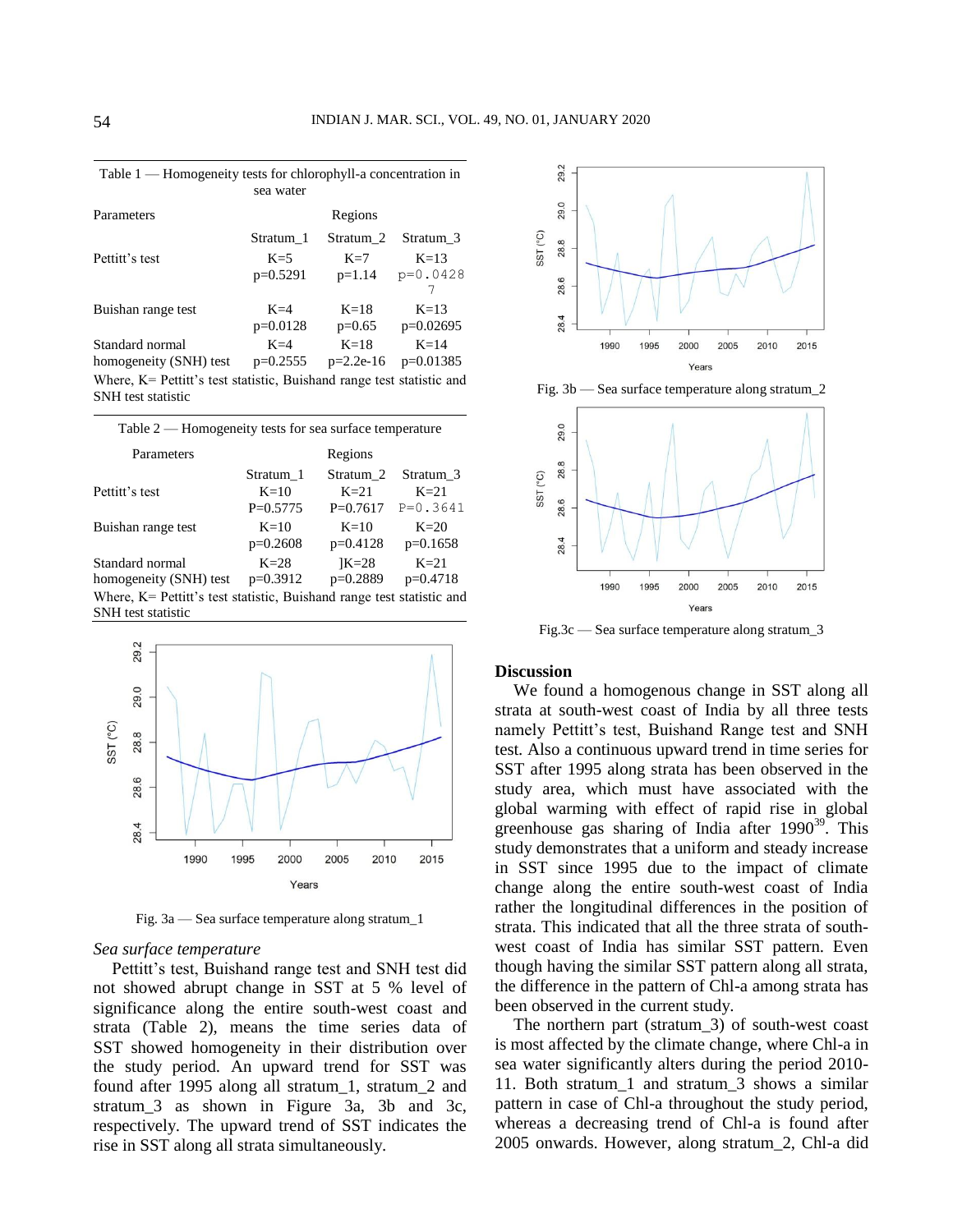not change up to 2015, which indicates that stratum\_2 is more stable in respect of Chl-a compare to other two strata. However, an inverse relationship between Chl-a and SST along stratum\_1 and stratum\_3 along south-west coast of India after 2005 has been observed in the study. At initial stage, rising in SST might have enhanced the proliferation of phytoplankton via increasing metabolic rates of phytoplankton<sup>40</sup>. Later, a simultaneous change in SST and several other oceano-physical variables such as wind speed, ocean current, sea surface height and upwelling anomaly might be the cause of decrease in Chl-a along two strata (1 & 3) with rise in SST, visible after 2005. SST has only 29.4 % of contribution for the variation in Chl-a, while the remaining of 71.6 % is influenced by other factors together like current, wind, salinity, runoff, rainfall, etc. The change in primary productivity of marine water is influenced by SST, sea-level pressure, surface winds, surface air temperature and cloudiness, where the primary productivity shows the inverse relationship of  $\overline{SST}^{24,41}$ .

It seems that stratum\_2 is comparatively less influenced by the rise in SST, which might be due to the presence of 30 km wide Palghat gap at 11° N in parallel run of Western Ghat range along the southwest coast of India between  $8^{\circ}$  and  $21^{\circ}$  N latitudes<sup>42</sup>. Palghat gap in Western Ghat range is responsible for heavy rainfall at immediate northern to 10° N latitude. Therefore, continuously putative action of nutrient driven by precipitation along stratum\_2 might be reason of continuously stable Chl-a in this region via nullifying adverse effect of SST. The higher Chl-a is generally scattered along the coast, due to the nutrients run-off from  $land^{24}$ . Further, the study of climate change impact on wind speed, sea surface anomaly, sea water current and precipitation along the south-west coast of India will give more comprehensive idea to understand changes in physicochemical variables of sea water and upwelling anomaly over the period and their effects on marine fishes.

#### **Conclusion**

The pattern of rising SST was similar for all the three strata, despite of longitudinal variation in the stratum position. But, in case of Chl-a change, all strata did not have the similar pattern. In respect to Chl-a, impact of climate change is much earlier along stratum\_3 in comparison to stratum\_1 and stratum\_2. This study also reveals that stratum\_2 is the most stable stratum in case of Chl-a. Therefore, only SST rising alone does not influence Chl-a change.

## **Acknowledgement**

The authors are grateful to the Director, Central Marine Fisheries Research Institute, Kochi, India for providing all necessary facilities during this study. Authors would also like to thank Indian Council of Agricultural Research, New Delhi, India for the financial support. The valuable inputs from the research advisory committee of first author are also acknowledged.

#### **References**

- 1 Smitha, A., Joseph, K. A., Jayaram, C. & Balachand, A. N., Upwelling in the southeastern Arabian Sea as evidenced by Ekman Mass transport using wind observation from OCEANSAT-II Scatterometer, *Indian J. Mar. Sci.*, 43(2014), 111-116.
- 2 Gireeshkumar, T. R., Mathew, D., Pratihary, A. K., Naik. H., Narvekar. K. U., Araujo, J., Balachandran, K. K., Muraleedharan, K. R., Thorat, B., Nair, M. & Naqvi S. W. A., Influence of upwelling induced near shore hypoxia on the Alappuzha mud banks, South West Coast of India, *Cont. Shelf Res.,* 139(2017), 1-8.
- 3 CMFRI, Annual Report 2016-17. Central Marine Fisheries Research Institute, Cochin, pp. 292.
- 4 Vivekanandan, E., Srinath, M. &Kuriakose, S., Fishing the marine food web along the Indian coast, *Fish. Res.,* 72(2005), 241-252.
- 5 Manjusha, U., Jayasankar. J., Remya. R., Ambrose, T. V. & Vivekanandan, E., Influence of coastal upwelling on the fishery of small pelagics off Kerala, south-west coast of India, *Indian J. Fish*., 60(2013), 37-42.
- 6 George, G., Meenakumari, B., Raman, M., Kumar, S., Vethamony, P., Babu, M.T. & Verlecar, X., Remotely sensed chlorophyll: a putative trophic link for explaining variability in Indian oil sardine stocks. *J. Coast. Res*., 28(2012), 105-113.
- 7 Philippart, C. J. M., Anadón, R., Danovaro, R., Dippner, J. W., Drinkwater, K. F., Hawkins, S. J., Oguz, T., O'Sullivan, G. & Reid, P. C., Impacts of climate change on European marine ecosystems: Observations, expectations and indicators, *J. Exp. Mar. Biol. Eco.,* 400 (2011), 52-69.
- 8 Meehl, G. A., Stocker, T. F., Collins, W.D., Friedlingstein, P., Gaye, A. T., Gregory, J. M., Kitoh, A., Knutti, R., Murphy, J. M., Noda, A., Raper, S. C. B., Watterson, I. G., Weaver, A. J. & Zhao Z. C., Global climate projections, in: Climate Change, edited by S. Solomon, D. Qin, M. Manning, Z. Chen, M. Marquis, K. B. Averyt, M. Tignor, & Miller, H. L., (Cambridge University Press, Cambridge) 2007, pp. 747-845.
- 9 Brander, K., Impacts of climate change on fisheries. *J. Mar. Sys*., 79(2010), 389-402.
- 10 IPCC, The Physical Science Basis, in: Climate Change, edited by T. F. Stocker, D. Qin, G. K. Plattner, M. Tignor, S. K. Allen, J. Boschung, A. Nauels, Y. Xia, V. Bex & M. Midgley, (Cambridge University Press, Cambridge) 2013, pp. 1535.
- 11 Ban, S. S., Alidina, H. M., Okey, T. A., Gregg, R. M. & Ban, N. C., Identifying potential marine climate change refugia: A case study in Canada's Pacific marine ecosystems, *Glob. Ecol. Con.,* 8(2016), 41-54.
- 12 Jaiswal, R. K., Lohani, A. K. & Tiwari, H. L., Statistical analysis for change detection and trend assessment in climatological parameters, *Environ. Process.,* 2(2015), 729-749.